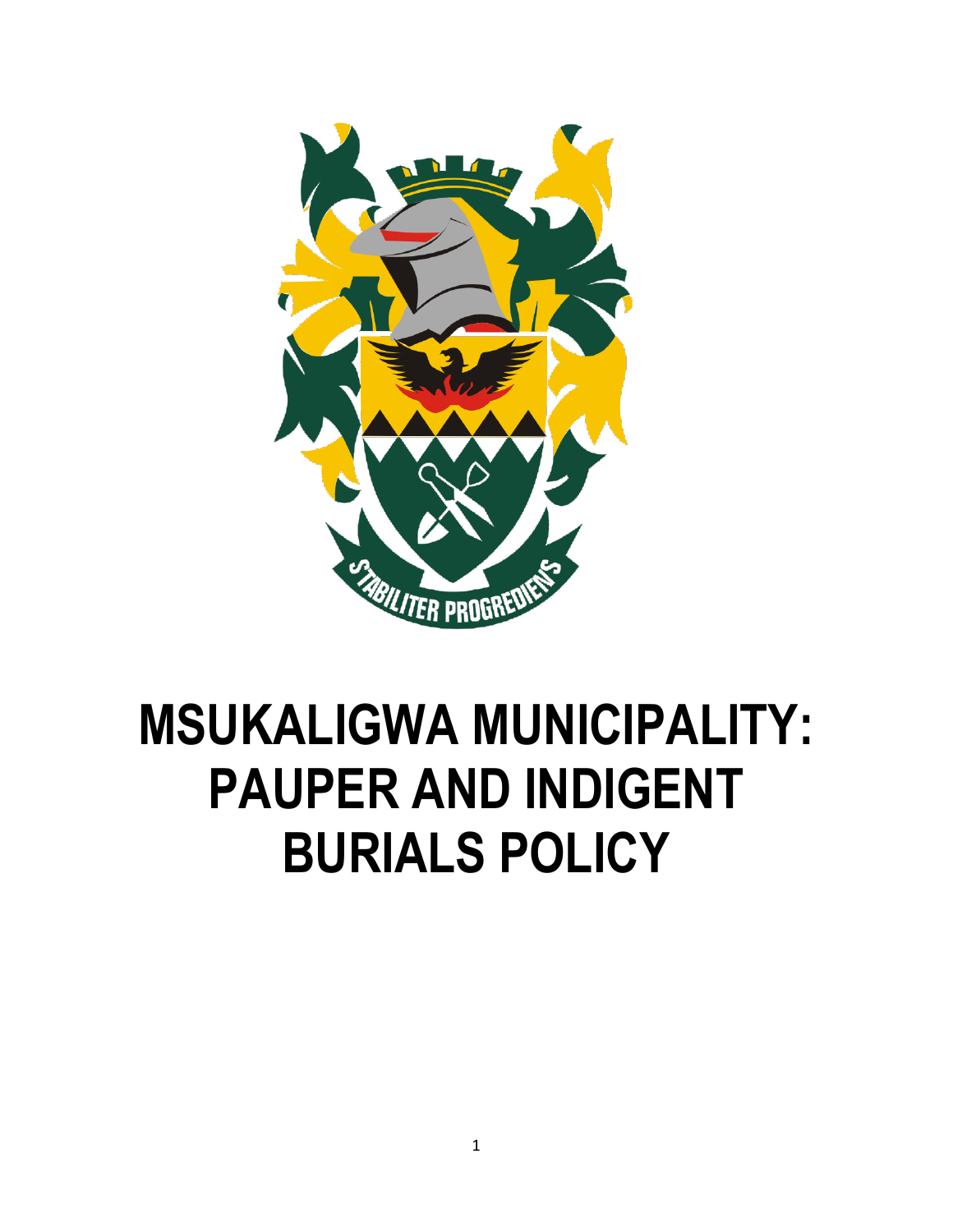#### APPROVED POLICY: COUNCIL RESOLUTION-LM 1075/03/2011

The policy on Paupers and Indigent Burials will be there to guide Council, Officials, and Individuals, Community and Funeral Undertakers on the handling the above.

#### 1. **INTERPRETATION/DEFINITIONS**

In these by-laws, unless the context otherwise indicates. "**Adult**" means a deceased person over the age of 12 years;

"**Body**" means the remains or any portion thereof any deceased person;

"**Cadaver**" means a dead human body.

"**Cemetery**" means any land or part thereof with the municipality duly set aside by the Council as a cemetery;

"**Child**' means a deceased person who is not an adult;

"**Crematory**" means the room in the crematorium which houses the cremation refractory.

"**Indigent person**" means a destitute person who has died in indigent circumstances, or if no relative or other person, welfare organization or NGO can be found to bear the burial or cremation costs of such deceased person. The Msukaligwa Municipality can bury such a person as a pauper.

"**Registrar of deaths**" means any person appointed as registrar of deaths in terms of the Birth, and Deaths Registration Act, 1992 (Act No. 51 of 1992);

"**Non-resident**" means any person who at the time of his death was not a resident of the Msukaligwa Municipality.

"**Officer in charge**" means any person authorized by the Council to be in control of any cemetery and in the case of a crematorium, the registrar of such crematorium; Msukaligwa Municipality Policy on Pauper Indigent and Unknown burials

"**Office hours**" means Monday to Friday 07h30 to 16h00. Excluding Saturday, Sunday and Public holidays.

"**Pauper**" means a person who has died as an unknown person or if no relative or other person, welfare organization or NGO can be found to bear the burial or cremations of such deceased person .Pauper are buried three in a grave.

**"Plot**" means any area laid out in any cemetery for not less than two and not more than ten graves adjoining each other, in respect of which the exclusive right to enter has been acquired in terms of these by-laws;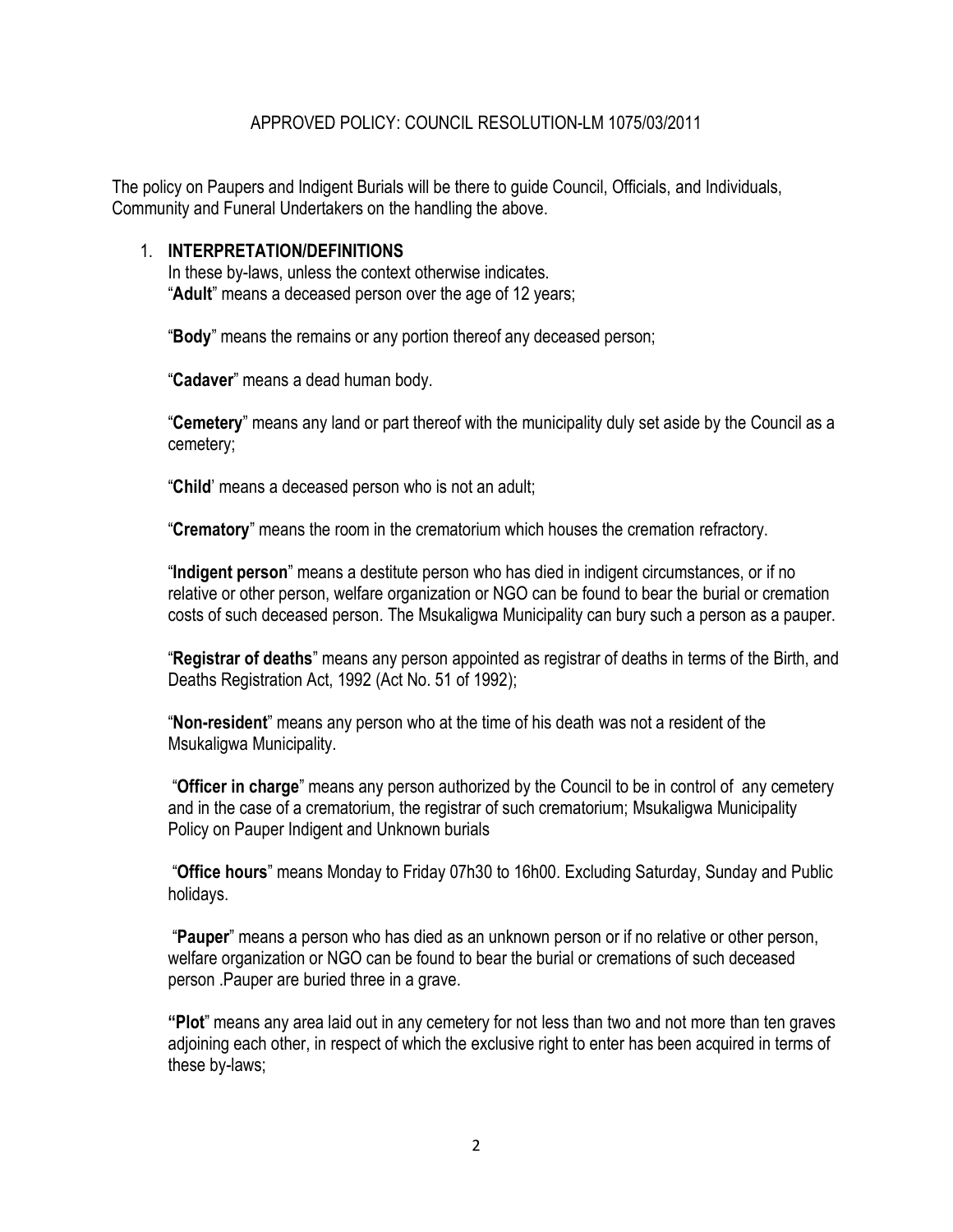"**Registrar of deaths**" means any person appointed as registrar of deaths in terms of he Birth, and Deaths Registration Act, 1992 (Act No. 51 of 1992);

"**Regulation**" means a regulation published in terms of the Ordinance;

**"Resident**" means any person who, at the date of his death ordinarily resided in the municipality or who for at least six months immediately prior to such date was the owner of fixed property in the municipality;

"**Working hours**" from Monday to Friday as determined from time to time by the Council to be normal working hours.

# 2. **DISPOSAL OF BODY**

- 2.1 No person shall, save with prior written consent of the Council, dispose of or attempt to dispose of a body other than internment in a comity or cremation in a crematorium.
- 2.2 If that person is an unknown person, the Municipality will take possession of the body, and keep it through its agent. "Funeral Undertaker" for at least three months, in an approved and registered mortuary.
- 2.3 If that person was and indigent person, the council will decide on the time and place of burial through it's Officer in Charge.

# 3. **PAUPER AND INDIGENT BURIALS**

A pauper is defined as a person who has died as an unknown person within the geographic boundaries of Council subject to Section 62(2) of the National Health Act no. 63, of 2003 as amended, "Shall be buried or cremated at the discretion of Council"

- 3.1 A pauper who is buried in a cemetery as determined by Council, are entered three (x 3) in a grave and without a headstone.
- 3.2 An indigent person is defined as a person who died in indigent circumstances within the geographic boundaries of Council where no relative, other person, NGO or Welfare organization can be found to cover the cost for the burial or cremation of the deceased person.
- 3.3 The onus of proof of being indigent rests with the applicant declaring indigence and confirmed by next of kin or representatives.

# 4. **APPLICATION FOR PAUPER/INDIGENT BURIAL FROM OUTSIDE INSTITUTIONS**

Subject to the provision of the Imports Act, 1959 and the said Birth, Marriages and Deaths Act no. 51 of 1992, a person who has died in a hospital or other institution, shall be the responsibility of that hospital or institution care, in the case who has been admitted to or kept in such a hospital or institution on or on behalf of the Local Authority or in the case of a person who, not being a convicted person or a person, under arrest has died in any prison.

# 5. **APPLICATION FOR PAUPER/INDIGENT BURIAL FROM THE COMMUNITY**

Msukaligwa Municipality Policy on Pauper Indigent and Unknown burials: An application for a pauper/indigent burial within the community of Msukaligwa, will only be considered and approved should:-